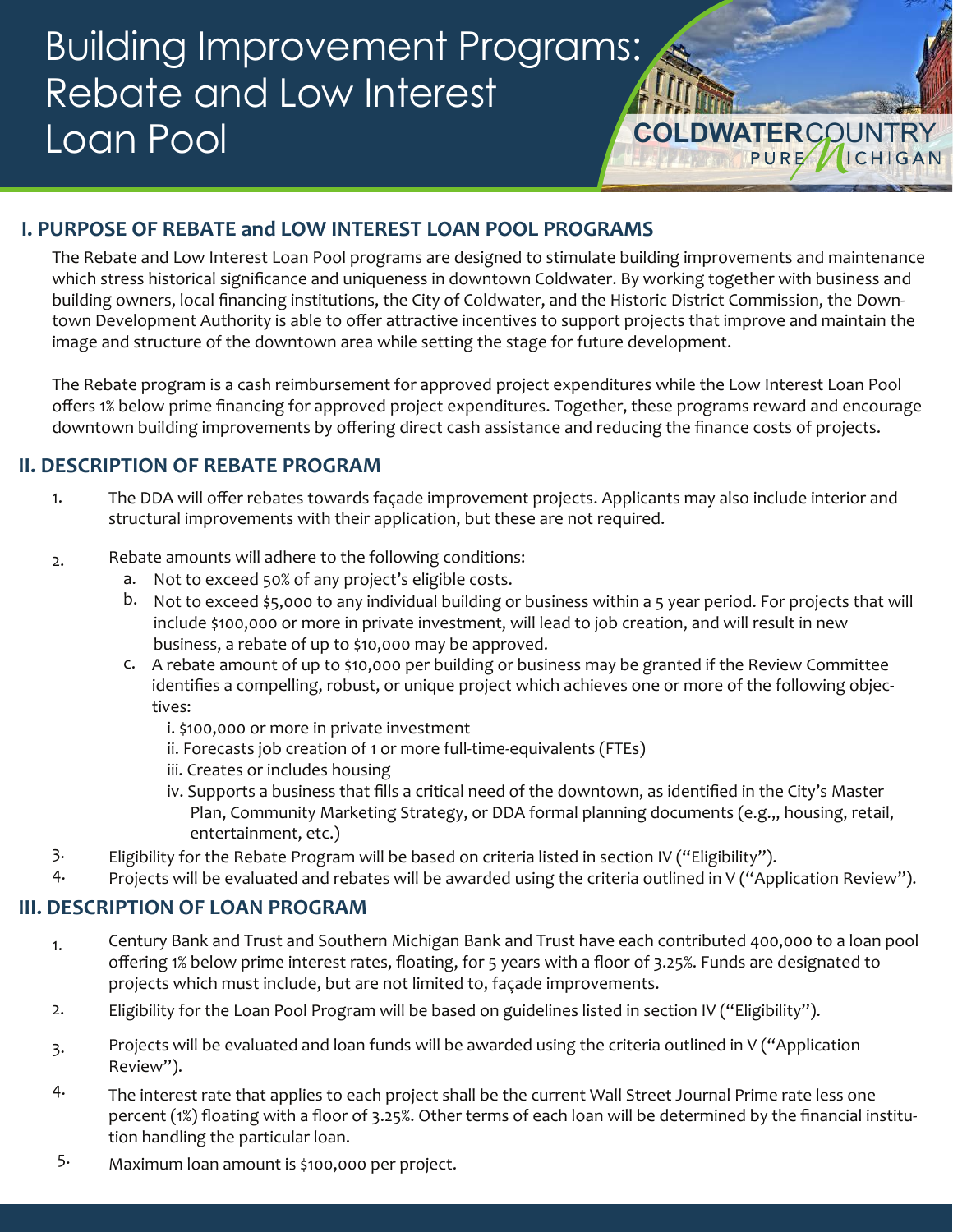- a. Waivers of this limit can be requested as an attachment to the program application.
- b. In the case(s) where a particular loan(s) would have an impact on the downtown significantly beyond that expected of program loans, the maximum loan amount may be increased subject to the approval of the Review Committee and the participating financial institution.

### **IV. ELIGIBILITY**

- 1. Applications must pertain to businesses, buildings, and/or parcels located within the DDA Tax Increment Financing (TIF) District. Property taxes on the real estate must be current.
- 2. Applications must be submitted, reviewed, and approved before any project work begins. Here, project work includes anything that is directly rebated, or financed, by the programs.
- 3. All projects must include a significant façade improvement component. One exception to this rule is outlined in IV(4) below.
- 4. Building and business owners who have completed façade improvements in the preceding 5 years, and whose improvements were approved through the Rebate program, may apply to the Low Interest Loan Pool for structural improvements and building maintenance without tackling additional facade improvements. All other loan pool parameters apply.
- 5. All projects **must** abide by the Secretary of the Interior's Standards for Rehabilitation (attached) and, where applicable, must be approved by the Historic District Commission (HDC). Additional requirements may apply.
- 6. Applicants **must** seek project guidance from, and meet with, Review Committee staff when a project is in its initial phase of design/planning. The purpose of this meeting is to:
	- a. Provide an orientation to the application procedure, design standards, and general program parameters.
	- Arrange design assistance, if needed, to help develop an attractive and historically sensitive project b. (i.e. choosing paint colors, designing signage and awnings, etc.).
	- c. Inform applicants of potential permits and permissions that may be required by other departments of the City of Coldwater (i.e. Sign permit, right-of-way permit, etc.)
	- d. Allow for Q&A with applicants.
- 7. Tenant applicants are required to submit written evidence of building owner approval of the application. A standard form will be available for this purpose.
- 8. **Eligible facade improvements** under the Rebate and Low Interest Loan Pool Programs are those which improve the visual appeal of the building, preserve and/or restore its historical integrity, draw attention to its tenants, and improve the pedestrian experience.

*Examples of exterior improvements include, but are not limited to:* 

| Lighting                 | Window Repair or Replacement  |
|--------------------------|-------------------------------|
| Signage                  | Labor                         |
| Multi-color Paint Scheme | Materials                     |
| <b>Surface Cleaning</b>  | Enterances                    |
| Awnings                  | <b>Masonry Work/Sidewalks</b> |
| <b>Tuck Pointing</b>     |                               |

*Examples of interior and structural improvements include, but are not limited to:* 

| Flooring                           | Plumbing                        |
|------------------------------------|---------------------------------|
| Lighting                           | <b>ADA Accessibility</b>        |
| HVAC                               | Fire Suppression and Prevention |
| <b>Business Specific Equipment</b> |                                 |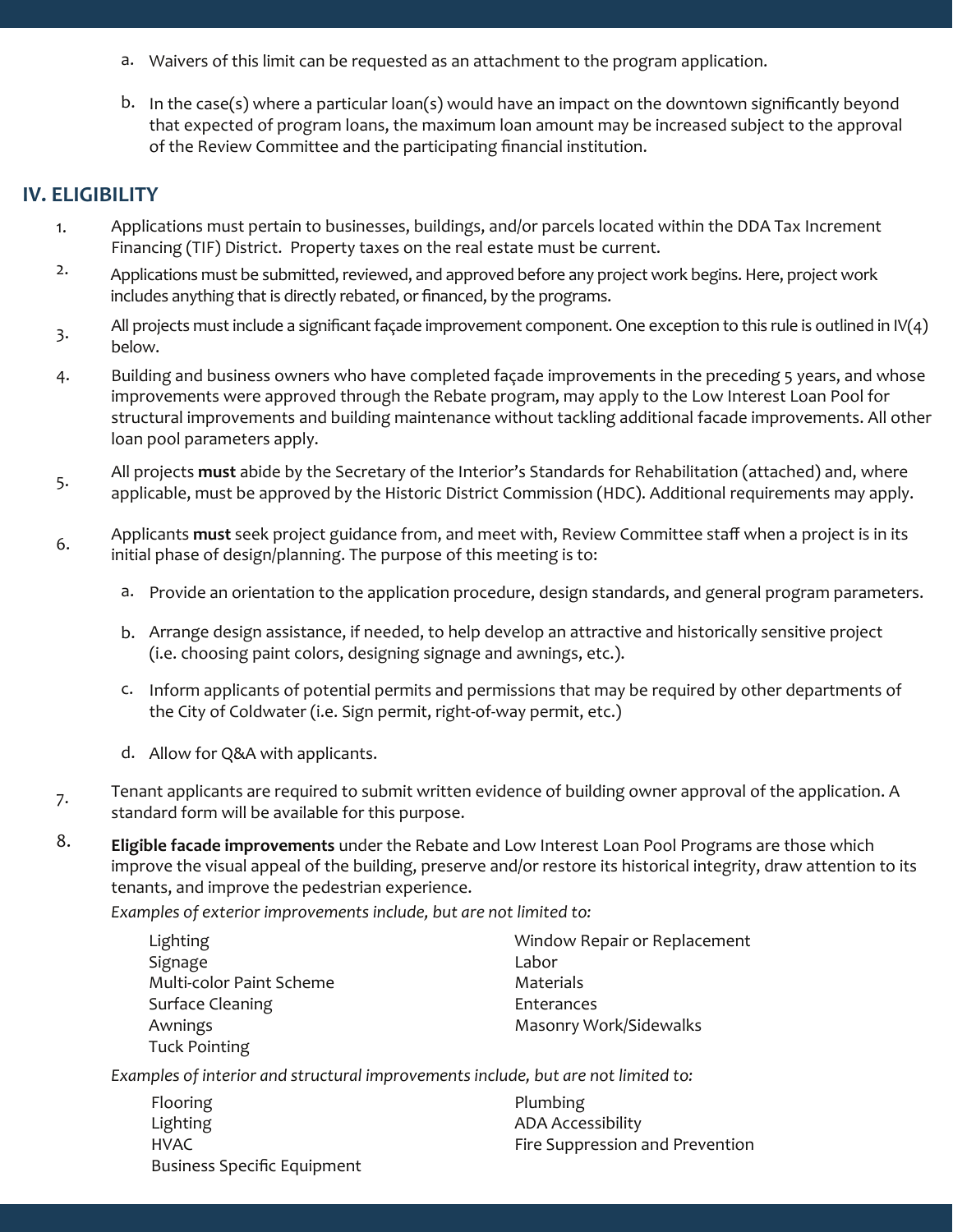- Furniture, inventory, and incompatible cleaning methods and materials for the building are examples of ineligible expenses for both the Rebate and Loan Pool programs. 8.
- 9. Applications will be accepted on a rolling basis, contingent upon funding.

### **V. Application Review**

- 1. A Building Improvement Programs Review Committee ("The Review Committee") will hold the authority to review applications, assess the eligibility of each applicant and each proposed project, and approve or deny awards based on the established eligibility and awards criteria outlined in sections IV and V ("Eligibility" and "Application Review", respectively).
- 2. The Review Committee shall be composed of Economic Development staff, a member of the Historic District Commission, and THREE (3) DDA members.
- 3. If the applicant(s) and the project meet all eligibility requirements, a rebate and/or loan amount will be awarded based on the following criteria:
	- Overall visual impact. a.
	- Historical sensitivity significance. b.
	- Compatibility to neighboring structures. c.
	- Job creation. d.
	- e. Project supports a business that fills a critical need of the downtown, as identified in the City's Master Plan, Community Marketing Strategy, or DDA formal planning documents (e.g., housing, retail, entertainment, etc.)
	- f. Relative size of the building.
	- g. Overall amount of private investment into project.
	- h. Availability of remaining funds.
- 4. The Review Committee reserves the right to reject any application for a building which, in the Committee's evaluation, is in such a state of deterioration that the proposed loan could not be recovered during its term or the proposed investment is at best a stop-gap measure against imminent demolition.
- In no event shall race, sex, age, or religion be used as grounds for refusing a rebate or award by the Review Committee or any participating financial institution. 5.

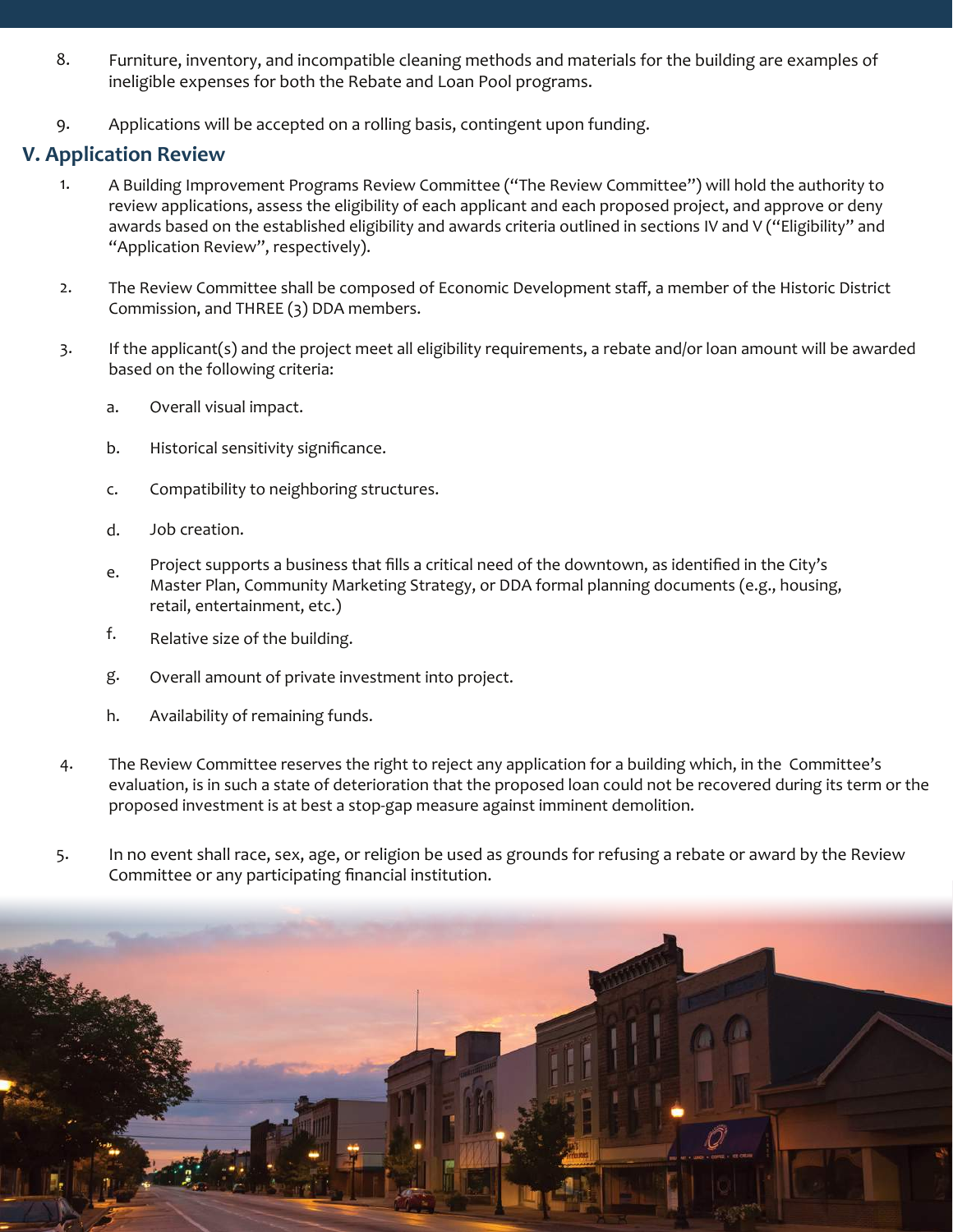#### **VI. Implementation**

- 1. Design Assistance
	- The City of Coldwater will coordinate design assistance to help applicants develop an attractive and historically sensitive project. a.
- 2. Application Process
	- Applicant meets with project staff for initial guidance and for preliminary design approval or coordination of design assistance. Meeting may be in person or virtual, as appropriate. a.
	- The application portal will be available online. Applicants can review program rules and application requirements on the DDA's website, and must affirm understanding of program rules and requirements prior to having the application reviewed by the Review Committee. b.
	- Once an application has been received and reviewed for completeness by Economic Development c. staff, the Review Committee will review the complete application during the next regularly scheduled meeting date.
	- Following the Committee's review of an application, a letter outlining the Committee's decision(s) will be issued to each applicant. d.
	- e. If approved for rebate and/or loan pool funds, projects must be completed as submitted and approved by the Review Committee. Changes to the project which impact any element(s) that the applicant is requesting rebate and/or loan funds for, must be resubmitted and reviewed by program staff and/or the Review Committee.

#### 3. Rebate Awards

- Projects which are approved for a DDA rebate will have the approved rebate amount earmarked from the DDA's program budget. a.
- Rebates will be mailed within five weeks of: b.
	- i. Verification that the project was completed as approved.
	- ii. Copies of all paid receipts related to the project have been submitted.
- 4. Loan Pool Awards
	- Applications which are approved for Low Interest Loan Pool financing will be forwarded to the financial institution and banker of the applicant's choice. The forwarded application will verify that the application has been approved for the Loan Pool and will list the amount of Loan Pool financing the project is eligible for. a.
	- All loan amounts that are awarded by the Review Committee are preliminary; the reviewing financial institution may approve or reject the forwarded application according to its established credit practices. Projects will be evaluated on an individual basis to determine overall loan worthiness and calculate the base interest rate. b.
	- c. If the application is rejected by the reviewing financial institution, the applicant has the option of applying to any of the remaining participating financial institutions. Applicants may only submit to one lending institution at a time.
- 5. Project timeline
	- a. Unless otherwise noted in an applicant's award letter, projects must be completed within 12 months following the issuance of the award letter.

#### **VII. Program Amendments**

The details of the DDA's Rebate Program may be amended at any time, subject to the approval of the DDA Board. 1.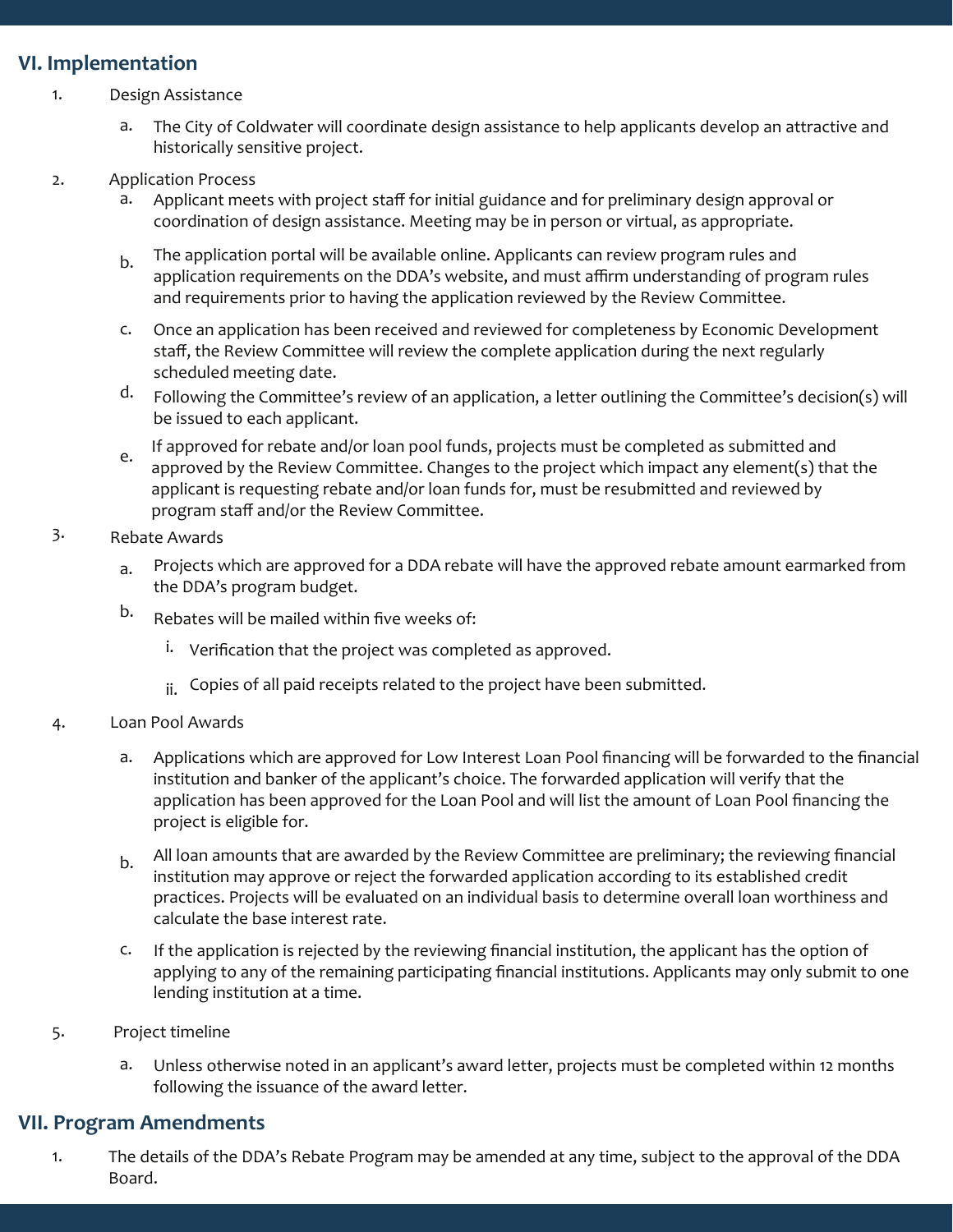## **Secretary's Standards for Rehabilitation**

Rehabilitation projects must meet the following Standards, as interpreted by the National Park Service, to qualify as "certified rehabilitations" eligible for the 20% rehabilitation tax credit. The Standards are applied to projects in a reasonable manner, taking into consideration economic and technical feasibility.

The Standards apply to historic buildings of all periods, styles, types, materials, and sizes. They apply to both the exterior and the interior of historic buildings. The Standards also encompass related landscape features and the building's site and environment as well as attached, adjacent, or related new construction.

- 1. A property shall be used for its historic purpose or be placed in a new use that requires minimal change to the defining characteristics of the building and its site and environment.
- 2. The historic character of a property shall be retained and preserved. The removal of historic materials or alteration of features and spaces that characterize a property shall be avoided.
- 3. Each property shall be recognized as a physical record of its time, place, and use. Changes that create a false sense of historical development, such as adding conjectural features or architectural elements from other buildings, shall not be undertaken.
- 4. Most properties change over time; those changes that have acquired historic significance in their own right shall be retained and preserved.
- 5. Distinctive features, finishes, and construction techniques or examples of craftsmanship that characterize a historic property shall be preserved.
- 6. Deteriorated historic features shall be repaired rather than replaced. Where the severity of deterioration requires replacement of a distinctive feature, the new feature shall match the old in design, color, texture, and other visual qualities and, where possible, materials. Replacement of missing features shall be substantiated by documentary, physical, or pictorial evidence.
- 7. Chemical or physical treatments, such as sandblasting, that cause damage to historic materials shall not be used. The surface cleaning of structures, if appropriate, shall be undertaken using the gentlest means possible.
- 8. Significant archaeological resources affected by a project shall be protected and preserved. If such resourced must be disturbed, mitigation measures shall be undertaken.
- 9. New additions, exterior alterations, or related new construction shall not destroy historic materials that characterize the property. The new work shall be differentiated from the old and shall be compatible with the massing, size, scale, and architectural features to protect the historic integrity of the property and its environment.
- 10. New additions and adjacent or related new construction shall be undertaken in such a manner that if removed in the future, the essential form and integrity of the historic property and its environment would be unimpaired.





One Grand Street Coldwater, MI 49036 517-279-6913